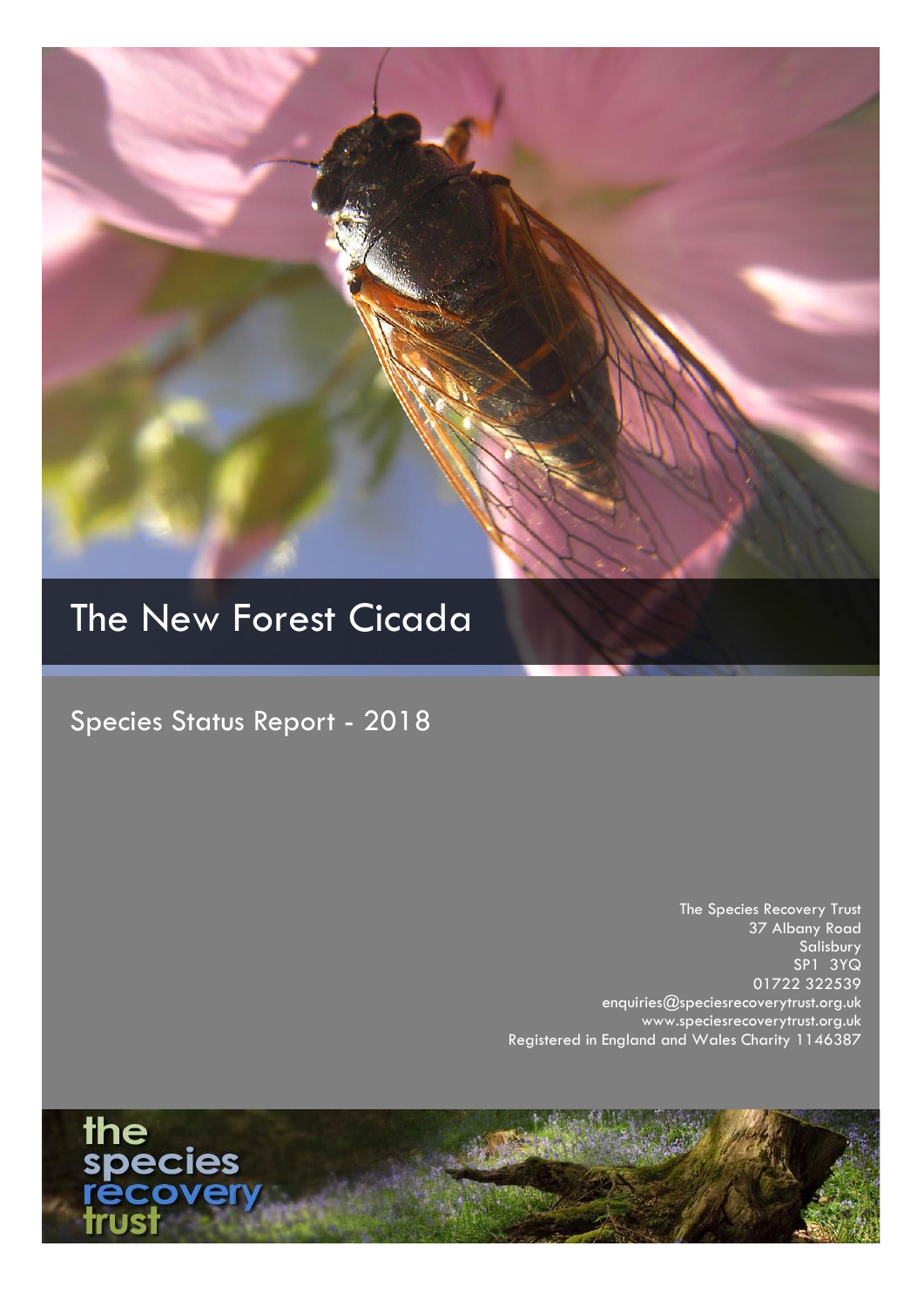# Summary

Survey work to search for the presence of pre-emergence turrets for the New Forest Cicada (*Cicadetta montana*) was undertaken during 2018.

Due to optimal weather conditions for adult song (and surveyor availability), ten days/part days were spent searching for pre-emergence turrets, oviposition scars and singing adults.

Areas searched were those which had previously been identified by the surveyor as being suitable for the species. One new search area was included, at Norley Copse, on the basis of a record of possible song being heard there in 2017.

The temperature during the adult period was largely suitable with the majority of days being in the mid to high twenties Celsius, although many days were punctuated with strong winds.

No cicada pre-emergence turrets, oviposition scars or adults were recorded.

Notes regarding song period, Norley Copse and Inclosure and Gibbet Wood are presented.

Recommendations for further survey are presented.

### Introduction

The New Forest Cicada has always had a limited distribution within the New Forest, Hampshire. No confirmed sightings of the species have been made since the early 1990s, despite extensive searches during the period 1996-2014. Survey for the species involve searches for pre-emergence turrets in early spring, searches for singing and active adults during the flight period of late May-early July, and searches for evidence of oviposition during the same period and into early autumn.

Ten days/part days were committed to the searches in light of a run of suitable weather for adult song and activity. Areas surveyed were those which had been identified in previous surveys as being suitable for the species, and therefore most likely to yield results. A new search site, at Norley Copse, near Lymington was included on the basis of possible song being heard there during 2017.

Unfortunately, many of the areas identified previously are now unsuitable for the species and only two areas were identified as being suitable habitat for the species. It was within these areas, and the new location at Norley Copse that the bulk of the time available was spent. Gibbet Wood is no longer considered suitable either for the species today, or as a possible re-introduction site in the future.

## Areas surveyed

Areas surveyed were those that had previously been identified as being suitable for the species:

**1. Norley Copse** (grid ref SZ3698), this location was added to the search area based on possible song being heard there in 2017. The site itself is a small area, measuring c. 30 yards x 10 yards, beneath power lines on the western edge of Norley Copse. To the north and west of the 'glade' are hard grazed pony paddocks, to the south, a minor road.

Although there appears to be no formal access to this site, being beneath power lines, and easily accessible via a gate from the minor road, it was possible to stand at said gate and monitor the site, without actually entering.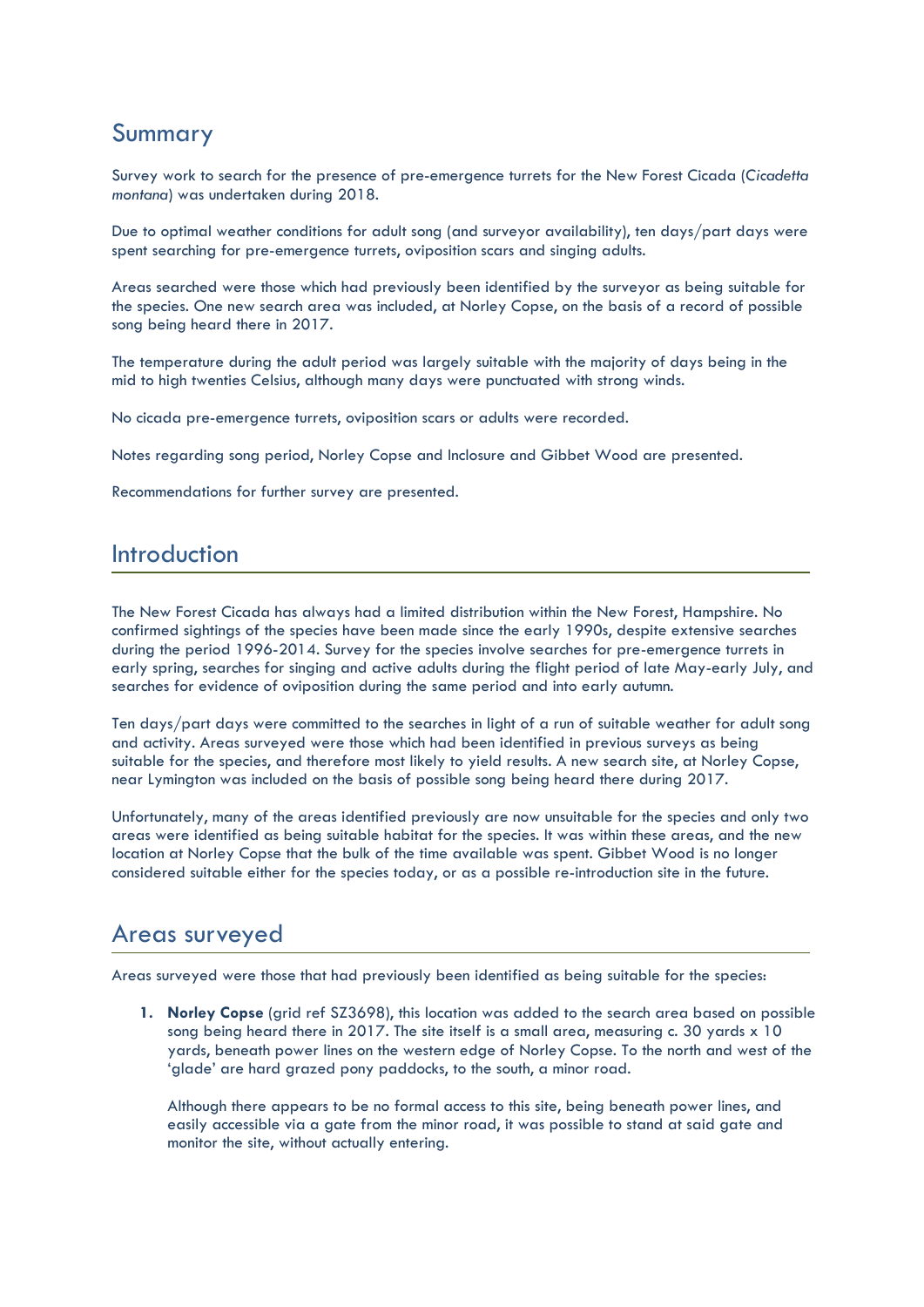Visits were made to the site on 22nd, 26th and 28th June, but no sight or sound of cicadas was recorded.

During the visit on 28th June Roesel's Bush Cricket (Metrioptera roeselii) was heard singing. This species had been identified by myself as having song that sounds most like the cicada, following fieldwork in Belgium during the 1990's. It is highly likely, given the nature of the site discussed below that this is the species which had been heard here during 2017.

- **2. Salisbury Trench** (central grid ref SU2514), this includes the Gibbet Wood area where the cicada maintained a stronghold, albeit somewhat artificially from the late 1960s until the early 1990s. This area has largely been unsuitable for the species since the late 1990s and little attention was paid to it during this survey. One small area within the Coppice of Linwood is still relatively suitable and a short period of time was spent searching for adults here on 12th July. Due to extensive Bracken (*Pteridium aquilinium*) growth no searches were made for preemergence turrets. Due to mis-management, Gibbet Wood is now unsuitable and so is not worth surveying, other than to continue to take fixed point photographs.
- **3. Kings Garn Gutter** (central grid ref SU2513), this area is adjacent to Salisbury Trench and previously contained large areas of suitable-looking habitat. Most of this area is now unsuitable for the species with only the area along the eastern boundary of the Inclosure being visited on 8th and 12th July.
- **4. Raven's Nest Inclosure** (grid ref SU2515), this area, again adjacent to Salisbury Trench contains a large area of clear-fell/replant. This area was searched on 4th and 21st June, 8th and 12th July.
- **5. Long Beech Inclosure** (grid ref SU2513), a large area of recent (in the past fifteen years) clear-fell with scattered scrub and natural regeneration, but not enclosed against forest livestock. Visits were made on 21st June and 8th July.
- **6. Denny and Matley Woods (**grid refs SU3305, SU 3307) Both these areas were visited on 6th June, 1st and 9th July.

#### Notes regarding Norley Copse and nearby Norley Inclosure

At first glance this area appears to hold suitable cicada habitat. However, the ground flora appears to show an abundance of Sphagnum moss, suggesting the site lies wet during the winter. This is unsuitable for cicada nymph development. Secondly, the size of glade suggests it is too small to adequately support the species.

By the very nature of being below power lines, the site is presumably cleared of woody vegetation (birch, hazel) on a regular basis which serves to maintain the open nature of the site, which, if the area cleared could be increased, would make the site more suitable for the species. Judging from the current age of re-growth beneath the power lines this area had been cleared approximately three years ago, suggesting it hasn't been suitable for the cicada for a number of years.

A visit was made to Norley Inclosure (SZ3598) early in the season to see if there were any suitable areas of cicada habitat. This was undertaken on the basis that if the species was present at Norley Copse, then it would have presumably colonised from nearby. There were no areas of suitable habitat in Norley Inclosure, most of the rides being vehicle width at best, and no clearings. One other aspect of Norley Inclosure was the total absence of any orthoptera species in any of the rides. The suspected reason for this being a huge population of Wood Ant (*Formica rufa*) that seemed to cover almost every piece of vegetation. Had cicadas ever been present here it is unlikely they would have survived long.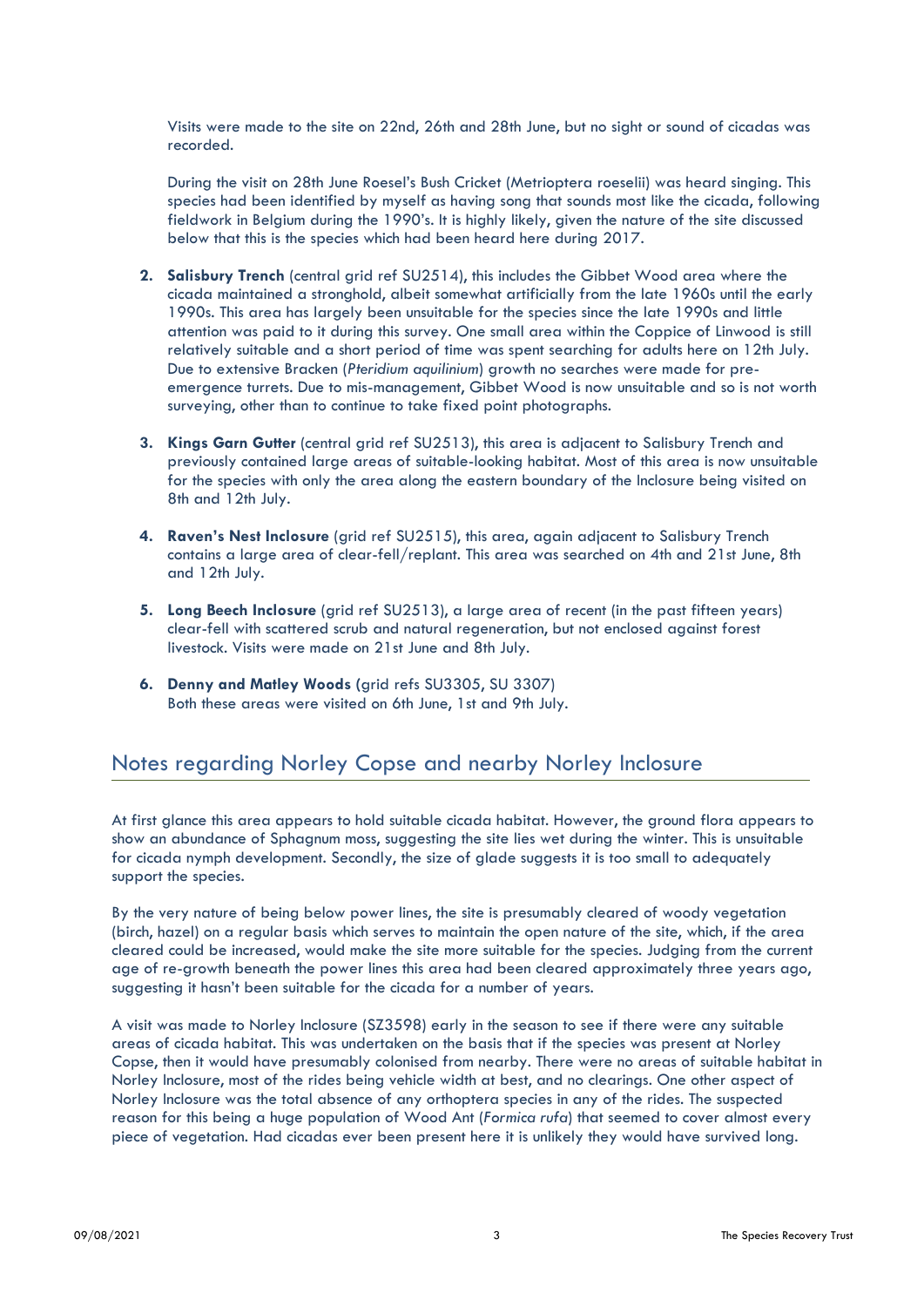#### Notes regarding song period

It was interesting to note Roesel's Bush Cricket song at Norley Copse on 28th June, this being particularly early for this species. When I first became involved in this project during 1996 the cicada was the only insect species that could be singing during the period mid-May to early July. This being some weeks before any of the orthoptera matured and began singing. This meant that should song be reported during this period there was almost 100% certainty that it would be cicada. However, since the mid 2000s the song period for many orthopterans has become earlier and there is now a significant amount of overlap between these two groups of songster. I have recorded Field Grasshopper (*Chorthippus brunneus*) singing at Denny Wood during the last week of May, and increasingly other orthoperans, including Roesel's Bush Cricket and the Long-winged Conehead (*Conocephalus discolor*) singing during the cicada song period. This will only lead to further confusion over whether cicada or orthopteran has been heard in the future.

#### Notes regarding Gibbet Wood

Sadly, Gibbet Wood is no longer suitable for cicadas, either today, or as a possible future reintroduction site.

For many years when the project was part of English Nature's/Natural England's 'Species Recovery Programme' the glades at Gibbet were managed to control the bracken and livestock grazing. No bracken management has been undertaken for many years with the result being that virtually the whole area within Gibbet Wood is now shoulder-high in bracken. This reduces the amount of open, warm ground for turret construction in early spring, and creates too much shade for oviposition sites.

Secondly, there was always an agreement with the Forestry Commission that the pedestrian gates to the glade would remain locked for the period 1st March to 1st October to prevent livestock grazing off the ground flora during the summer, and more importantly, if cicadas were present, to prevent preemergence turrets being trampled. In recent years, the gates have been open all summer and sometimes locked during the winter. This has resulted in the ground flora being grazed off like the open forest, has reduced Molinia growth (a known nymphal food resource) and would result in trampling of any turrets should they appear.

## Recommendations for further survey

Further surveys should be undertaken at sites 2 (Coppice of Linwood), 3 (Kings Garn Gutter eastern boundary), 4 (Ravens Nest Inclosure) and 5 (Long Beech Inclosure) as identified above. Priority should be made in areas 4 and 5. Searches could also be made in the Denny Wood (SU3305) and Matley Wood (SU3307) areas where the species was recorded, but no breeding site ever found during the 1970s.

Searches in early spring (late March/early April could be made for pre-emergence turrets and during the flight period (late May-early July) for singing/active adults. Searches for oviposition scars could be made during the flight period and as late as September.